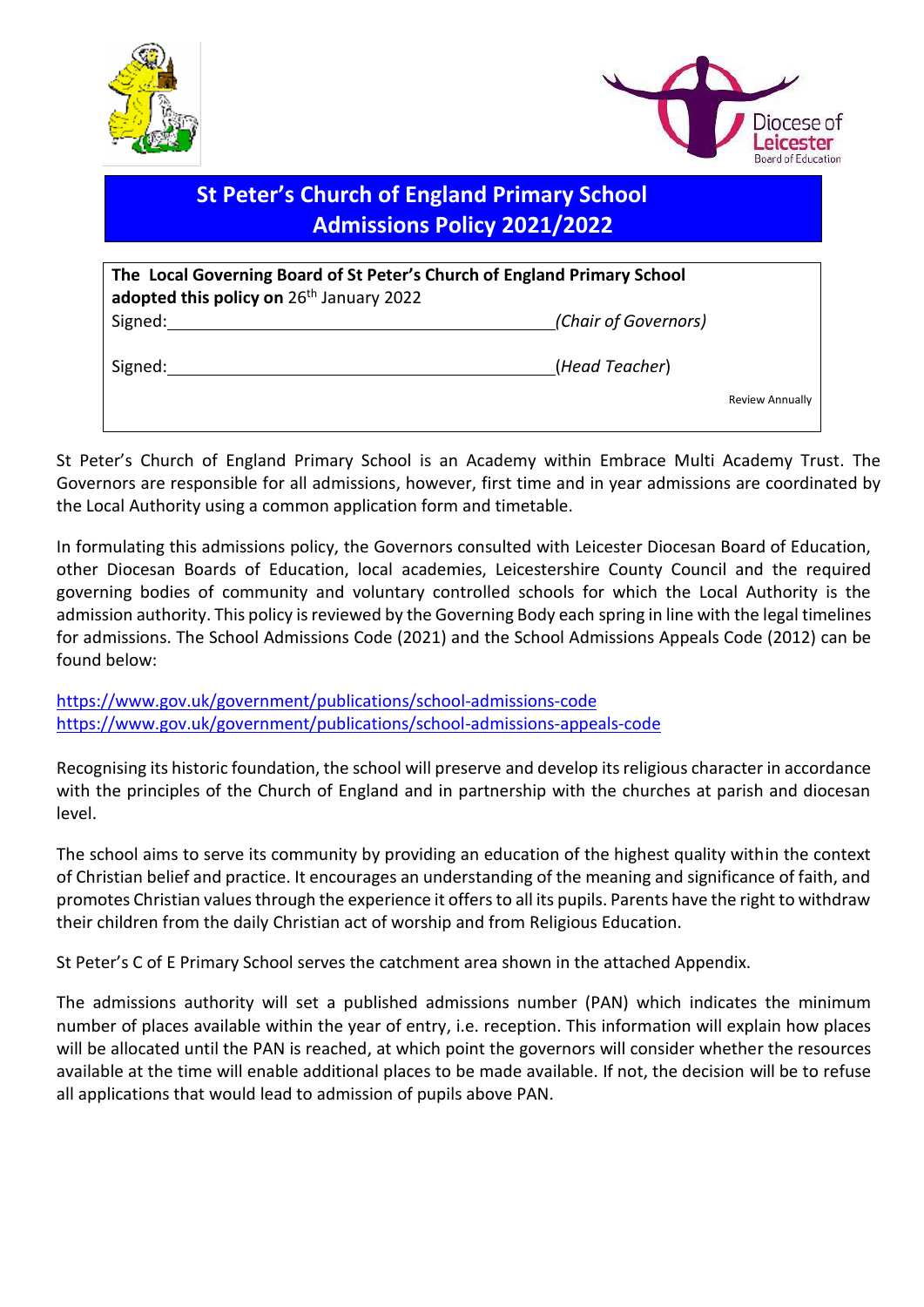Our published admission number (PAN) for 2021/2022 is 30 pupils.

Our designated catchment area does not prevent parents who live outside this area from expressing a preference for our school. Entitlement to a place in the school is dependent on the parents applying at the appropriate time and (for infant submissions) on compliance with infant class size regulations *(1)*. If a child moves into the school's designated catchment area once allocation decisions have been made, they will not necessarily be offered a place in the school if the published admission number for that year has been reached.

Applications for places for the reception class need to be registered by completing the on-line Local Authority common application form (available from [www.leics.gov.uk/admissions\)](http://www.leics.gov.uk/admissions)

The Local Authority common on-line application form must be completed by 15 th January, 2021**.**

The decision of the school's Admissions Committee will be notified to parents by the Local Authority. The closing date for Local Authority applications and the notification of the decision are in accordance with the Co-ordinated Admissions Scheme *(2).* Late applications will not be offered a place within the school if the infant class has thirty pupils, regardless of distance to the next nearest available school. Any application received after the closing date will be treated as a mid-term application and places will be allocated according to the school's admissions criteria and published admission number (PAN) for that year.

Parents may seek a place for their child outside their normal age group, for example, if the child has experienced problems such as ill health or if they are moving from overseas and their child has not been educated in the English school system. Parents should contact the Head Teacher to discuss any such requests with all the relevant information taken into account. Parents may also wish to submit other information in support of their request; for example, from professionals who have worked with their child. Each request will be looked at on an individual basis with any decisions taken according to what is considered to be the child's bestinterests.

Parents of Reception children may also choose to send their child to school part-time until the start of the term after they have reached statutory school age. If parents are considering this they should discuss their request with the headteacher prior to the start of the school year.

In addition, the parents of a summer born child (those born from  $1<sup>st</sup>$  April to  $31<sup>st</sup>$  August) may choose not to send that child to school until the September following their  $5<sup>th</sup>$  birthday and may request that they are admitted out of their normal age group – to Reception rather than Year 1. In such cases the following process should be followed in order:

- a) Parents should make the request to Leicestershire LA by  $1<sup>st</sup>$  December of the year before the child turns 4. This will provide time for requests to be processed, and where a request is not agreed, for the family to have adequate time to make an application before the published closing date.
- b) Parents should submit to Leicestershire LA their reasons for wishing to defer applying for a school place. This should include confirmation of agreement to the proposal from the Head Teacher. On receiving the supporting evidence, and on the recommendation of the Head Teacher, Leicestershire LA will write to the parent to agree that the application can be processed for the following year. However, the letter will highlight the potential risks/impact of this deferral which include: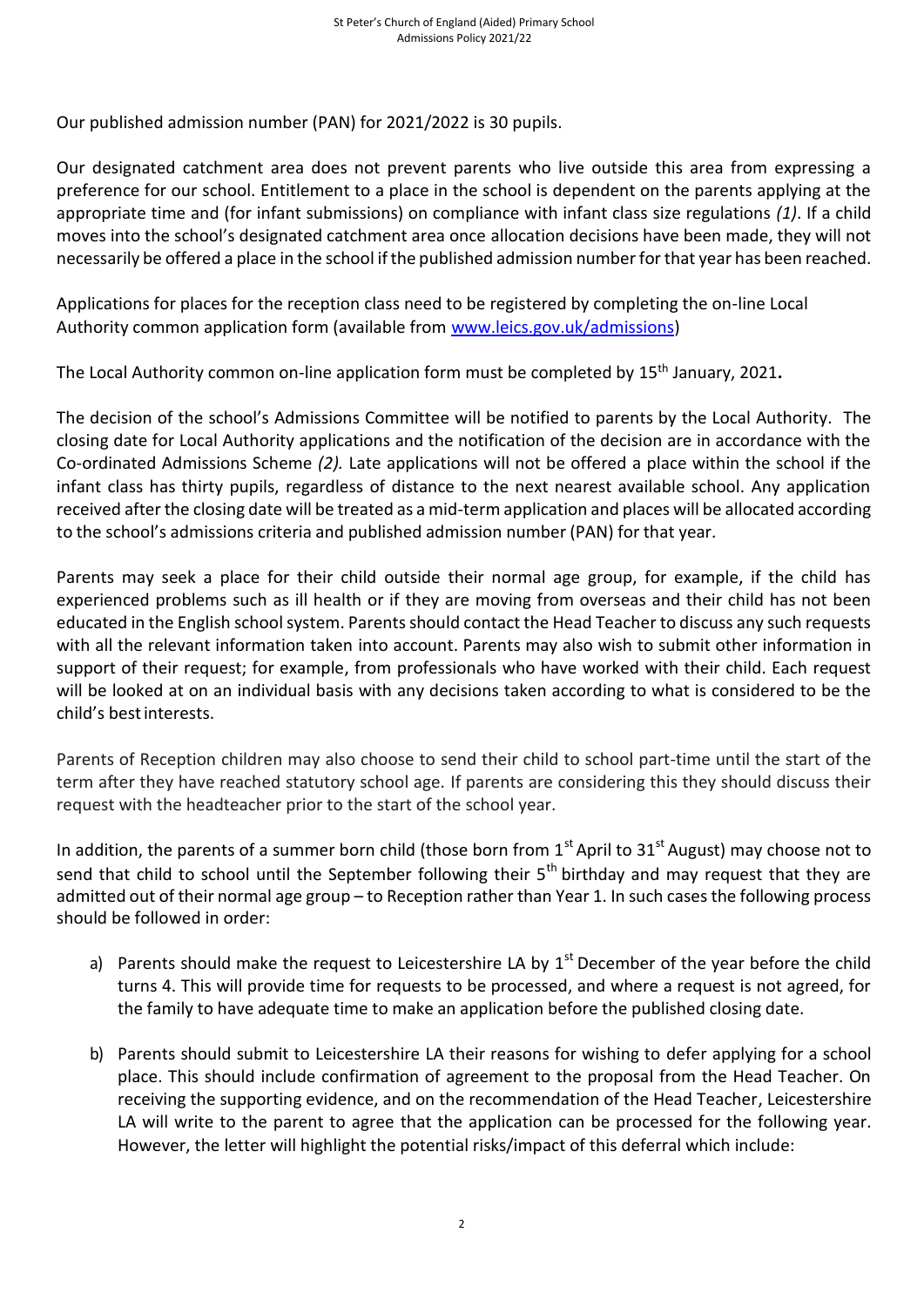- i. Whilst the school has agreed to the deferral, there is no guarantee that the child will be allocated a place at that school the following year.
- ii. Should it not be possible to allocate a place at the school the following year, the local authority will make every effort to allocate a Reception place, rather than a Year 1 place. However, it may not be possible to do this. Decisions on which year group a child is admitted to are taken by a school's admission authority; this is not always the local authority and the admission authority of alternative schools may not be in agreement with deferred entry.
- iii. Parents will also be made aware that deferring entry will have an impact on their child's score should they sit the 11+ test. This is due to the age standardization process.
- iv. Attention will also be drawn to the fact that when the child moves to a different school (e.g. primary to secondary, or due to a house move) that the admission authority of the new school will be responsible for deciding which year group the child will be placed in. This could result in a child being required to 'skip' a year.
- c) If the request is not agreed, the parent will receive a letter detailing the reasons why.
- d) A copy of the letter sent to the parent will be sent to the Head Teacher.
- e) The parent may still change their mind regarding deferred entry by a whole school year, and submit an application in the normal way. If an application is received then the parent's previous request to defer until the following year would no longer apply. This will offer the following options to the parent:
	- i. Their child starts school in the September following their 4<sup>th</sup>birthday;
	- ii. They can consider deferring the child's start date in Reception until later in the school year;
	- iii. They can discuss part-time arrangements with the allocated school, as detailed above.
- f) A parent who chooses to defer entry by a whole school year will need to apply for a school place in the admissions round for the following year in the normal way. Their application will then be considered in exactly the same way as all others submitted during that application year.

If a parent who has applied by the closing date given by the Local Authority later changes their mind and wishes to defer their child's entry to Reception, they should discuss this and other options with the Head Teacher. Requests to defer will not be agreed if the only reason is that a place has not been offered at one of the preferred schools.

These applications for admission outside normal age group will be considered alongside all other applications in accordance with the Local Authority coordinated admissions scheme. Parents have a statutory right to appeal against the refusal of a place at the school for which they have applied. This right does not apply if they have been offered a place at the school but it is not in their preferred age group.

Children with an Education, Health and Care Plan naming the school will be admitted, even if this means exceeding the agreed PAN. Otherwise, when there are more applications than there are places available, the governors will admit pupils according to the following criteria which are listed in order of priority. If there are fewer applications than places, then no application is refused. If there are too many requests, priority will be given to children whose parents applied on time, in the following order: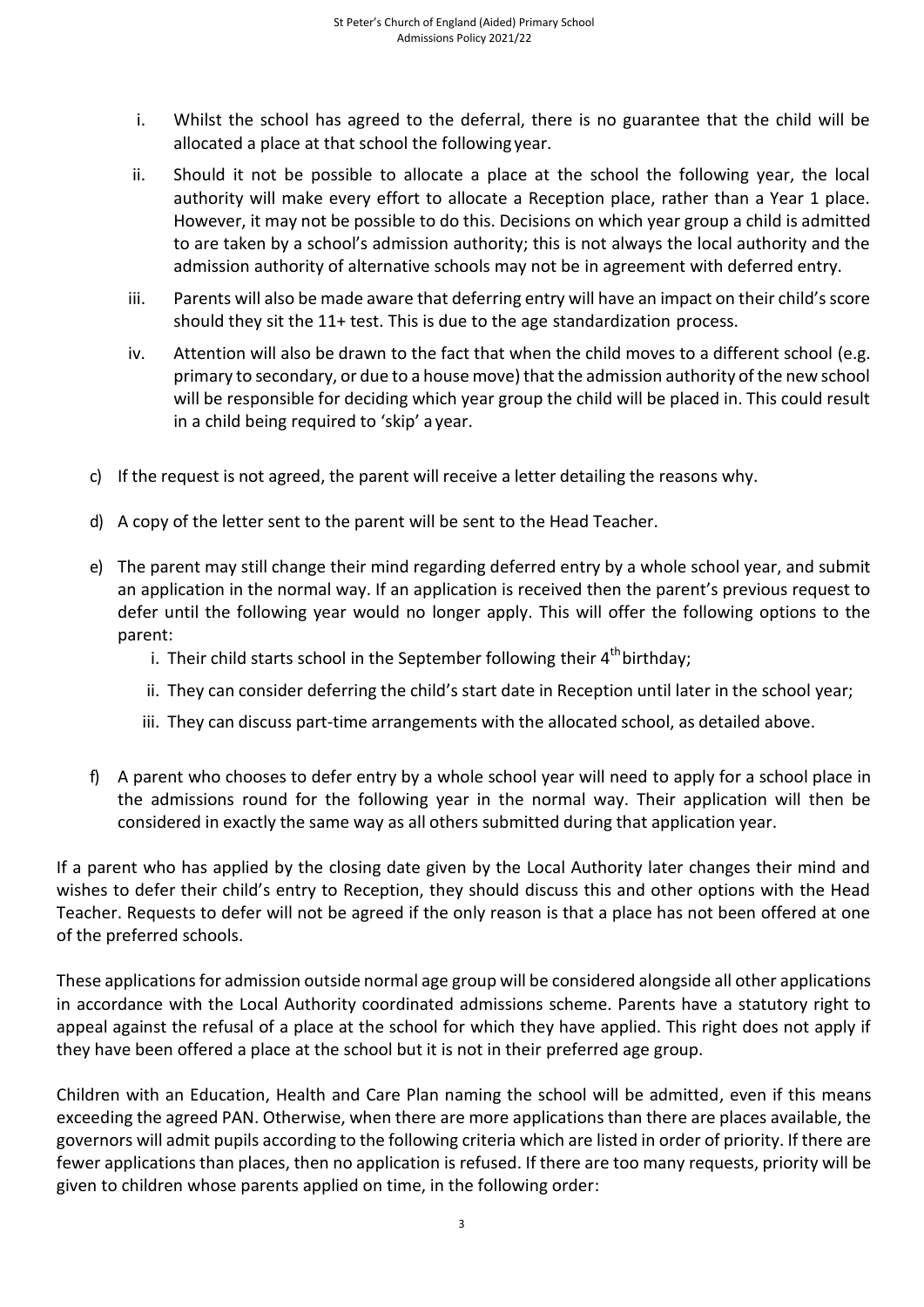1. Children who are in public care (looked after children) or those who were previously looked after, including those who appear (to the admissions authority) to have been in state care outside England, but have ceased to be so because they were adopted or became subject to a child arrangement order or special guardianship order.

By children previously in state care outside of England, we mean children who have been looked after outside of England by a public authority, a religious organisation or another provider of care whose sole purpose is to benefit society. The care may have been provided in orphanages or other settings. Where Governors are unsure about the validity of the application advice will be sought from the Local Authority's "Virtual School Head"

- 2. Pupils who have a serious medical condition or exceptional social or domestic needs. (Professional documentation accompanying the application will be required). Examples of exceptional needs include:
	- A child whose parent's occupation has an enforcement role which may bring the parent into conflict with parents of children attending their local school and therefore needs to attend the alternative school.
	- A child whose parent has recently died or is suffering from a seriousillness.
	- A child who has suffered severe bullying which is recognised by the present or most recent school as an ongoing problem and which is having significant effect on the child's health.
	- A child with a serious medical condition which would make the preferred school particularly suitable
	- A child who has been abused and placed on the child protection register and who needs to attend an alternative school to avoid the abuser

This list is not exhaustive, and each case will be considered on its individual merits.

- 3. Pupils who will have an older sibling attending the school at the time of admission and live in the designated catchment. (Siblings include brothers or sisters, half brothers or sisters, step brothers or sisters, adopted children, fostered children, children of partners living together or any other child who permanently resides at the parental home and for whom the parent has parental responsibility).
- 4. Pupils who will have an older sibling attending the school at the time of admission. (Siblings include brothers or sisters, half brothers or sisters, step brothers or sisters, adopted children, fostered children, children of partners living together or any other child who permanently resides at the parental home and for whom the parent has parental responsibility).
- 5. Pupils who live in the designated catchment (See appendix). The child's place of residence is taken to be the parental home where the child normally resides.
- 6. All other pupils.

In the event that there are more applications than places available in any of the above criteria, places will be allocated by a method of random allocation (drawing lots) that will be observed by an independent witness.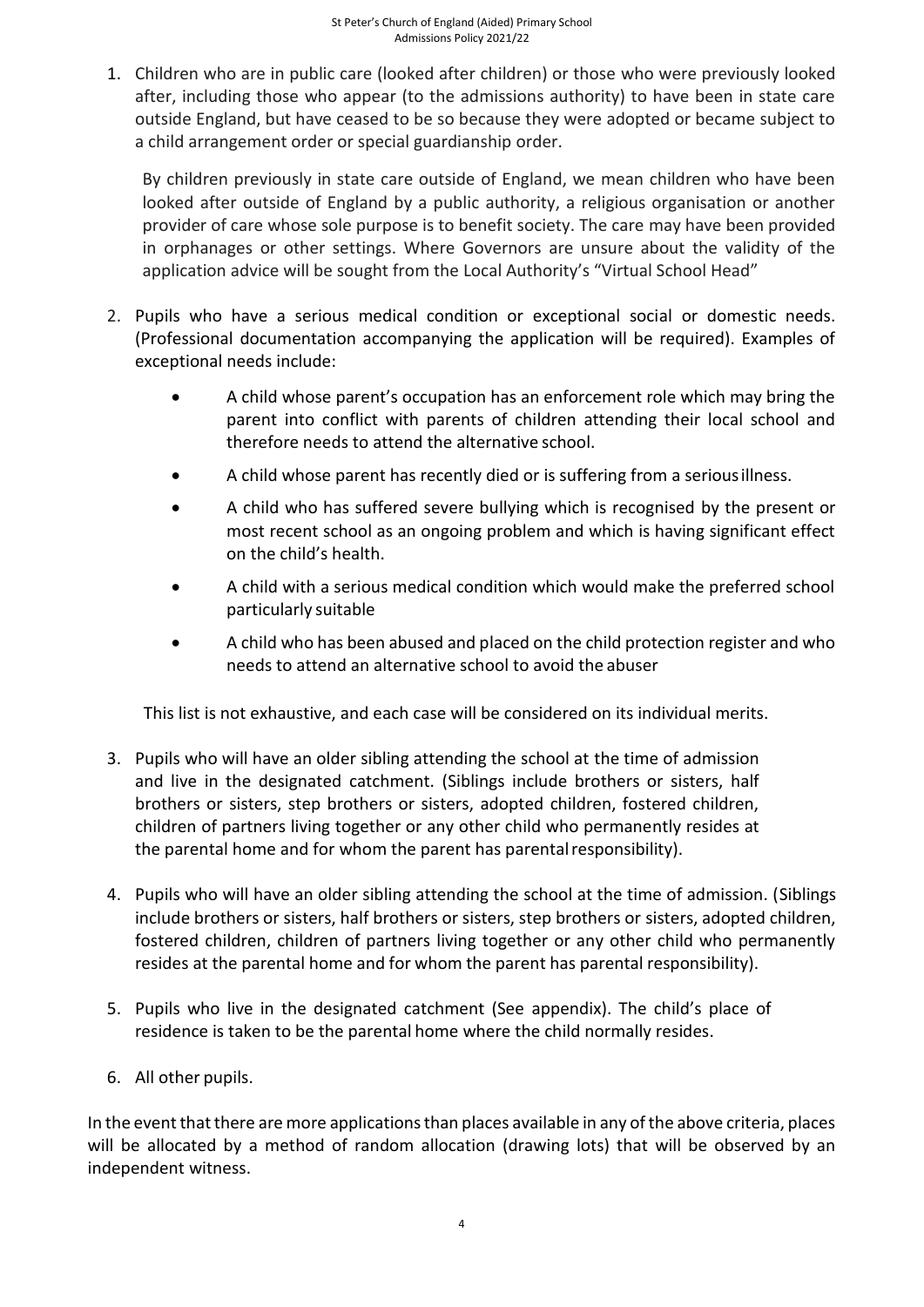### **Twins and Multiple Births**

Places will be offered at St Peters to twins, triplets and children from other multiple births, allowing infant classes to exceed the statutory limit where the 31st child is a twin or from multiple births. These children will remain an 'excepted pupil' for the time they are in an infant class or until the class numbers fall back 30 pupils.

In exceptional cases the school has the right to withdraw an offer of a place where a parent has not responded to an offer within 21 days, or where the place has been obtained by false information, for example an incorrect address or date of birth. Offers of places may also be withdrawn if they were based on an address and the parent's address changes before the child is admitted. For example, if a child was offered a place and the family moves out of catchment before admission takes place, the offer of the place is withdrawn. This is regardless of numbers in the school and whether or not other requests have been refused.

#### **Waiting Lists**

During the normal admissions round it is always necessary to complete a Local Authority Common Application form to apply for a school place. Registering interest with the school on a 'waiting list' before the admissions round guarantees neither a place nor priority within the priority criteria. Offers of places will be made by the Local Authority on the school'sbehalf.

If the school receives more applications than there are places available for children due to start in 2021-22, then a waiting list will be maintained by the local authority. The position on the list will be determined by applying the published priority criteria and not by date of receipt. Each name added will require the list to be re-ranked. The existence of a waiting list does not remove the right of appeal against any refusal of a place from any unsuccessful applicant.

Names will only be removed from the list if a written request is received, or if the offer of a place that becomes available is declined. The waiting list will shut down on 31 December 2021 in accordance with statutory requirements.

Looked after children and previously looked after children as defined within this policy, children who are the subject of a direction by a local authority or who are allocated to a school in accordance with a Fair Access Protocol will take precedence over any child on the waiting list.

The local authority Fair Access Protocol ensures that identified, vulnerable children who are not on a school roll are found a school place quickly and fairly, so that the amount of time they are out of school is kept to the minimum. The protocol also makes sure that all schools and academies admit their fair share of vulnerable children.

#### **In Year Applications – Reception to year 6.**

An application can be made for a place for a child at any time outside the admission round and the child will be admitted where there are available places. Applications for places for in year places need to be registered by completing the on-line Local Authority common application form (available from [www.leics.gov.uk/admissions\)](http://www.leics.gov.uk/admissions) Offers of places will be made by the Local Authority on the school'sbehalf.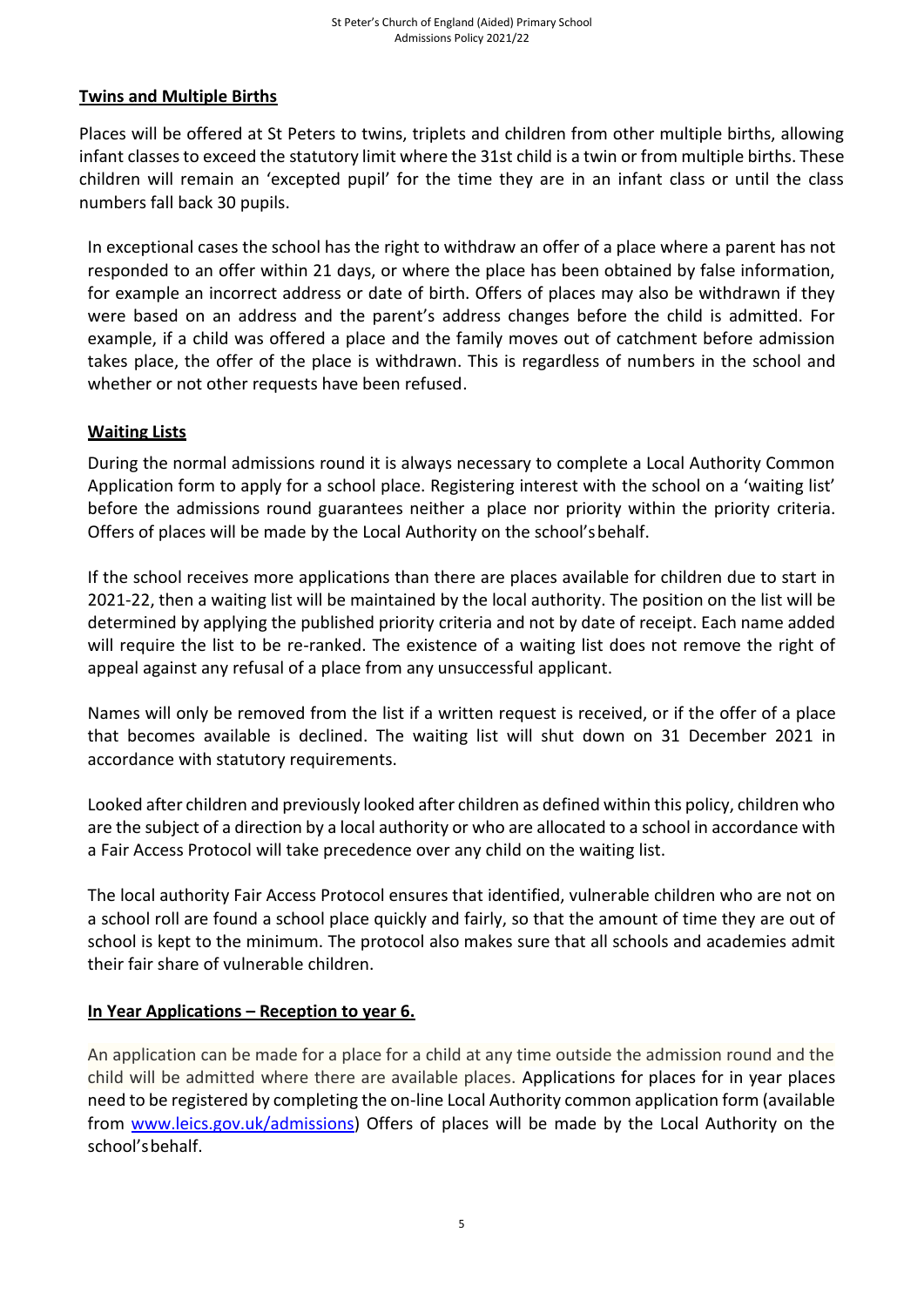Where there are places available but more applications than places, the published oversubscription criteria, as set out above, will be applied. If there are no places available, the child will be added to the waiting list (see above). You will be advised of the outcome of your application. You have the right of appeal to an independent appeal panel.

## **Appeals**

If the Admissions Committee are unable to offer a place the parents/carers have the right to appeal**. Appeals should be sent to: Diocesan Director of Education, St. Martins House, 7 Peacock Lane, Leicester, LE1 5PZ** preferably via email to officedbe@leicesterdbe.org**.** The appeal must be in writing on the relevant form which can be obtained from the Clerk to the appeals panel, Diocesan Board of Education, St. Martins House, 7 Peacock Lane, Leicester, LE1 5PZ or via the DBE website at

<https://www.leicesterdbe.org/schools/admissions-and-appeals/>

Appeals must be made by 30<sup>th</sup> April in writing on the relevant form, and appeals will be heard during the summer term, within 40 school days of this date. Appeals lodged after this deadline, like appeals for in-year admissions, will be heard within 30 school days of the appeal being lodged. In all cases, appellants will receive at least 10 days' written notice of the appeal hearing. They may submit additional evidence in writing by 12 noon the day before the hearing. Decision letters are sent to the school and appellant within 5 days of thehearing.

Notes:

- *1) Education (Infant Class Sizes) (England) Regulations1998*
- *2) The Co-ordinated Admissions Scheme is available for inspection through Allocations, Leicestershire County Council, County Hall, Glenfield, Leicestershire, LE3 8RF*
- *3) A 'looked after child' is a child who is (a) in the care of a local authority, or (b) being provided with accommodation by a local authority in the exercise of their social services functions (see the definition in Section 22(1) of the Children Act 1989) at the time of making an application to a school.*
- *4) Under the terms of the Adoption and Children Act 2002. See Section 46 (adoption orders).*
- *5) Under the terms of the Children Act 1989. See Section 8 which defines a "child arrangement order" as an order settling the arrangements to be made as to the person with whom the child is to live.*
- *6) See Section 14A of the Children Act 1989 which defines a "special guardianship order" as an order appointing one or more individuals to be a child's special guardian (or special guardians).*

*Full consultation review 2024 or earlier if changes required.*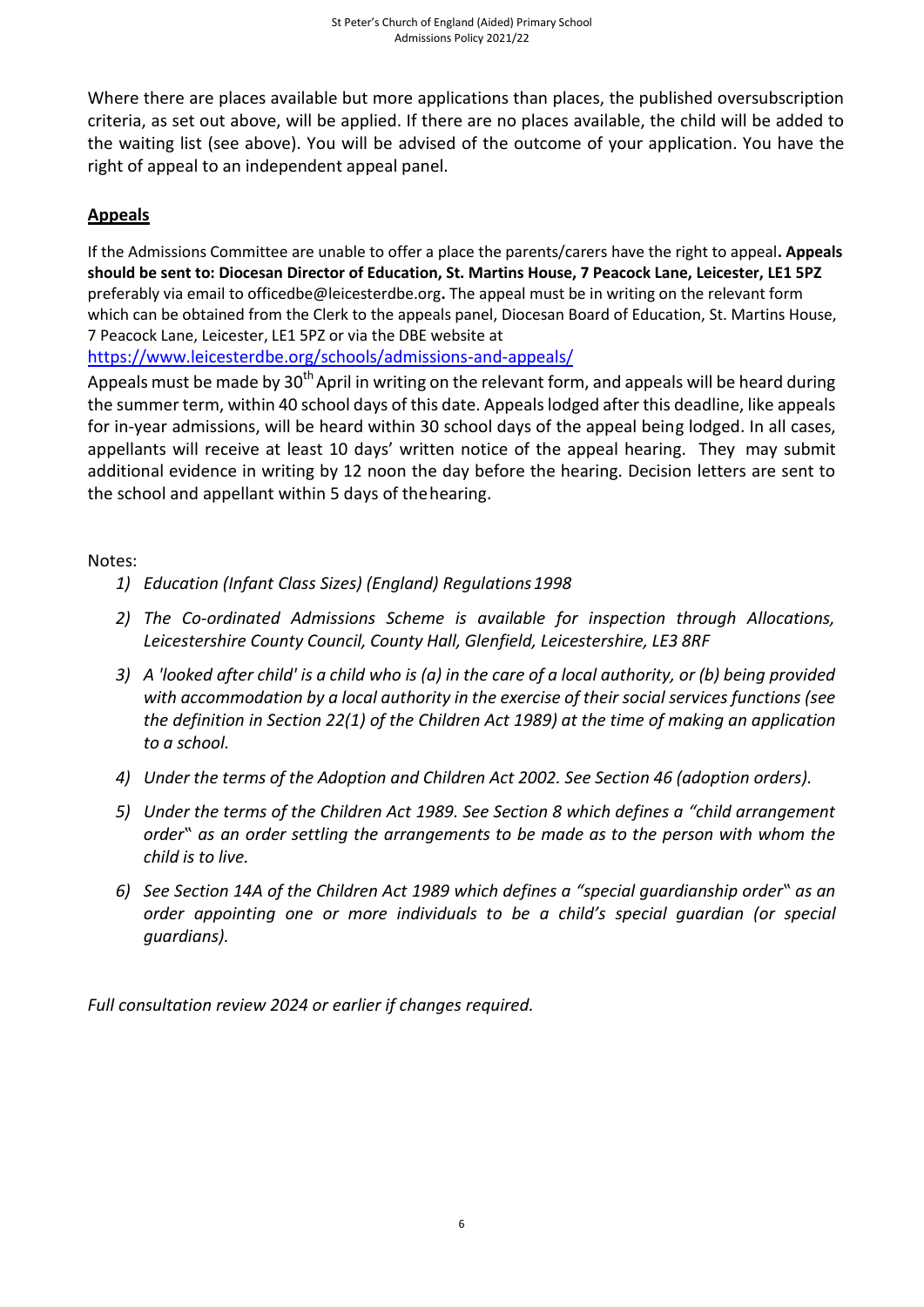**Appendix 1 – Map of Designated Catchment**